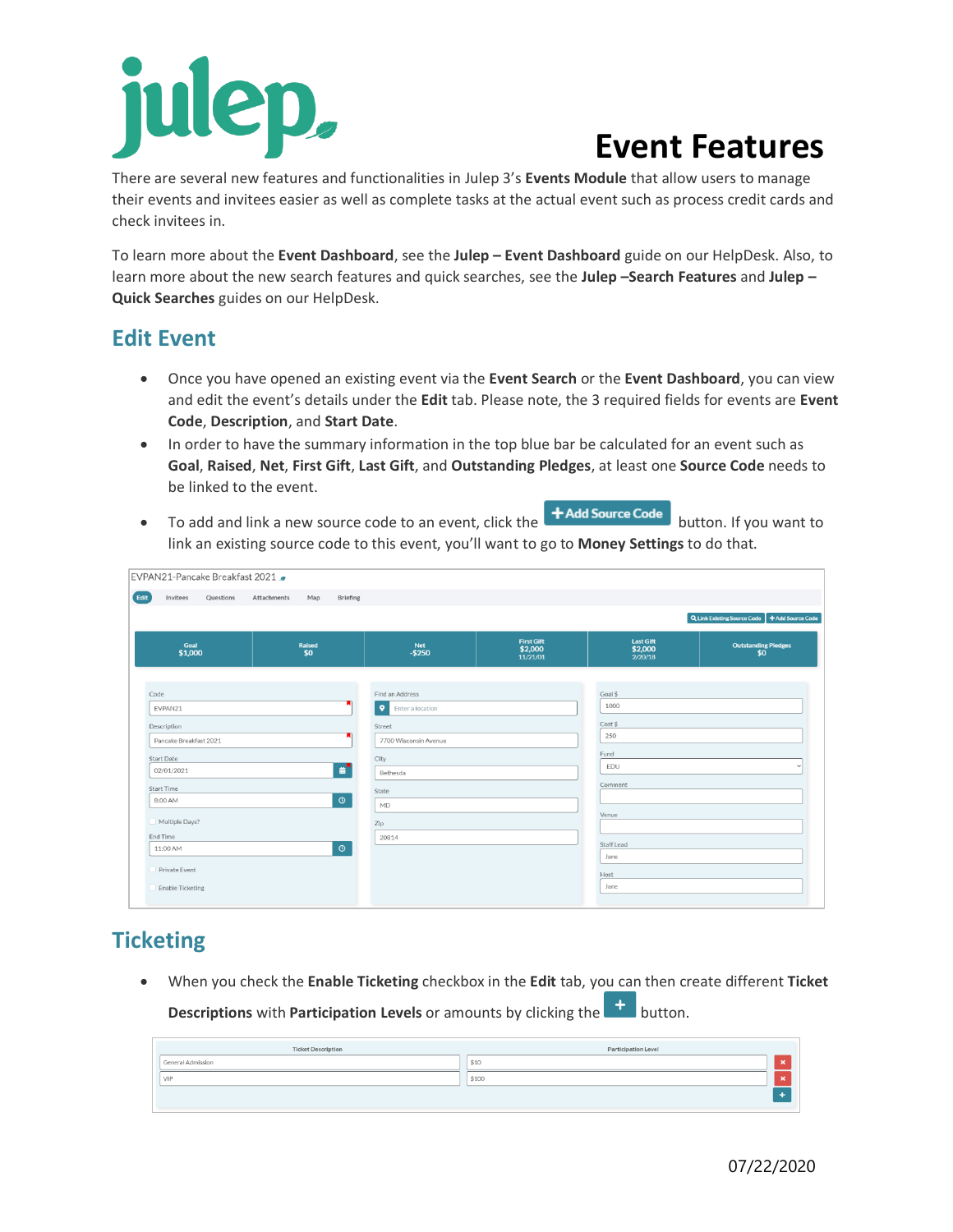• Once you have created tickets, they can then be assigned to **Invitees** when you **Process \$** so that the number of tickets per attendee can be tracked. The number of tickets an attendee has been assigned can be viewed in the record's **Edit Event Participation** page. Please note, that tickets can be assigned under **Process \$** whether the donor decides to **Pay Now (CC)** or **Pay Later (Pledge)**.

| Edit Event Participation                                |                                           |
|---------------------------------------------------------|-------------------------------------------|
| Mr. Acosta, Sr. (1778899)                               | 2/1/21 - EVPAN21 - Pancake Breakfast 2021 |
| Edit<br>Questions<br>Guests<br>Payments                 |                                           |
| 2 General Admission tickets                             | <b>Check In</b><br>Process \$             |
| Status<br>Invited                                       | $\checkmark$                              |
| <b>RSVP</b>                                             |                                           |
|                                                         | $\ddot{\textbf{m}}$                       |
| Comment                                                 |                                           |
| Created by Event Import Module: 04/24/2020 13:36:09.204 |                                           |
| Table #                                                 |                                           |
|                                                         |                                           |
| Invitee Type                                            |                                           |
|                                                         | $\checkmark$                              |
|                                                         |                                           |

#### **Invitees**

|                            | EVPAN21-Pancake Breakfast 2021  |                        |            |         |                   |                            |              |             |                             |                                                   |                          |                   | ×             |
|----------------------------|---------------------------------|------------------------|------------|---------|-------------------|----------------------------|--------------|-------------|-----------------------------|---------------------------------------------------|--------------------------|-------------------|---------------|
| Edit<br><b>Invitees</b>    | Questions<br><b>Attachments</b> | Map                    | Briefing   |         |                   |                            |              |             |                             | <b>D</b> Mobile Version                           | <b>1</b> Import Invitees | + Add Invitee     |               |
| Change Status              |                                 | Check In               |            |         |                   |                            |              |             |                             |                                                   |                          |                   |               |
|                            | $\ddot{}$                       |                        |            |         |                   |                            |              |             | Search Invitees and Guests  |                                                   |                          |                   |               |
|                            |                                 | <b>Update Selected</b> |            |         |                   |                            |              |             |                             |                                                   |                          |                   |               |
| Status                     | $\checkmark$                    | Type                   |            |         |                   | Checked In<br>$\checkmark$ |              |             | $\checkmark$                | FTD Greater Than/Equal To                         |                          |                   |               |
| <b>T</b> Hide Filters<br>о |                                 |                        | <b>PID</b> | RSVP On | <b>Updated On</b> | <b>Status</b>              |              | <b>Type</b> | Name                        | <b>Address</b>                                    | Phone (H)                | Phone (W)         |               |
| $\Box$<br>$\sqrt{8}$       | Process \$                      | <b>Check In</b>        | 1778899    |         | 4/24/20           | Invited                    |              |             | Acosta (Mr.), Sr.           | 2905 Wardmont Street<br>San Diego, CA 92126       | $(281)$ 449-5953         |                   |               |
| o<br>28                    | <b>Process \$</b>               | <b>Check In</b>        | 2727338    |         | 4/24/20           | Invited                    |              |             | Amaya, Sofia                | 9330 Oglethorpe Drive<br>Groveland, FL 34736      |                          | (703) 776-0327    | (7)           |
| O<br>$ 2 8 $ $\times$      | Process \$                      | の                      | 1351467    |         | 4/24/20           | Invited                    | ×            |             | Appelbaum, Jeanne C.        | 1507 Sunset Road<br>Marlborough, MA 01752         | 433-1573                 |                   |               |
| 18                         | <b>Process \$</b>               | <b>Check In</b>        | 1351472    |         | 4/24/20           | Invited                    |              |             | Appelbaum (Mr.), Alan       | 3234 N Clifton Avenue,<br>Unit 4 Denver, CO 80224 | (847) 291-9460           |                   |               |
| 28                         | <b>Process \$</b>               | <b>Check In</b>        | 2727334    |         | 7/1/20            | Invited                    | $\checkmark$ |             | Banks (Mr.), Joseph M., Sr. | 1593 Spring Hill Rd Suite<br>400 Vienna, VA 22182 | (123) 456-7890           | (717) 888-9172    | (7)           |
|                            |                                 |                        |            |         |                   |                            |              |             |                             |                                                   | Print Call Sheets ~      | <b>Mail Merge</b> | <b>Export</b> |

- In order to help you manage your invitees easier, a mass update functionality has been added where you can **Change Status** or **Check In** multiple invitees instead of having to update their information one at a time. You need to check the checkboxes for each invitee you want to update, or you can check the checkbox at the left corner of the black header section to select all invitees and then click the **Update Selected** button.
- Use the **Quick Search** bar in the **Invitees** section or the **Status**, **Type**, **Checked In**, **or CTD Greater Than/Equal To** search filters to find particular invitees or guests.
- Click the button to edit the record's **Event Participation** for this particular event, click the

 $\mathbf{8}$ button to open the invitee's people record, or click the  $\begin{array}{|c|c|c|}\n\hline\n\end{array}$  button to remove the invitee from the event.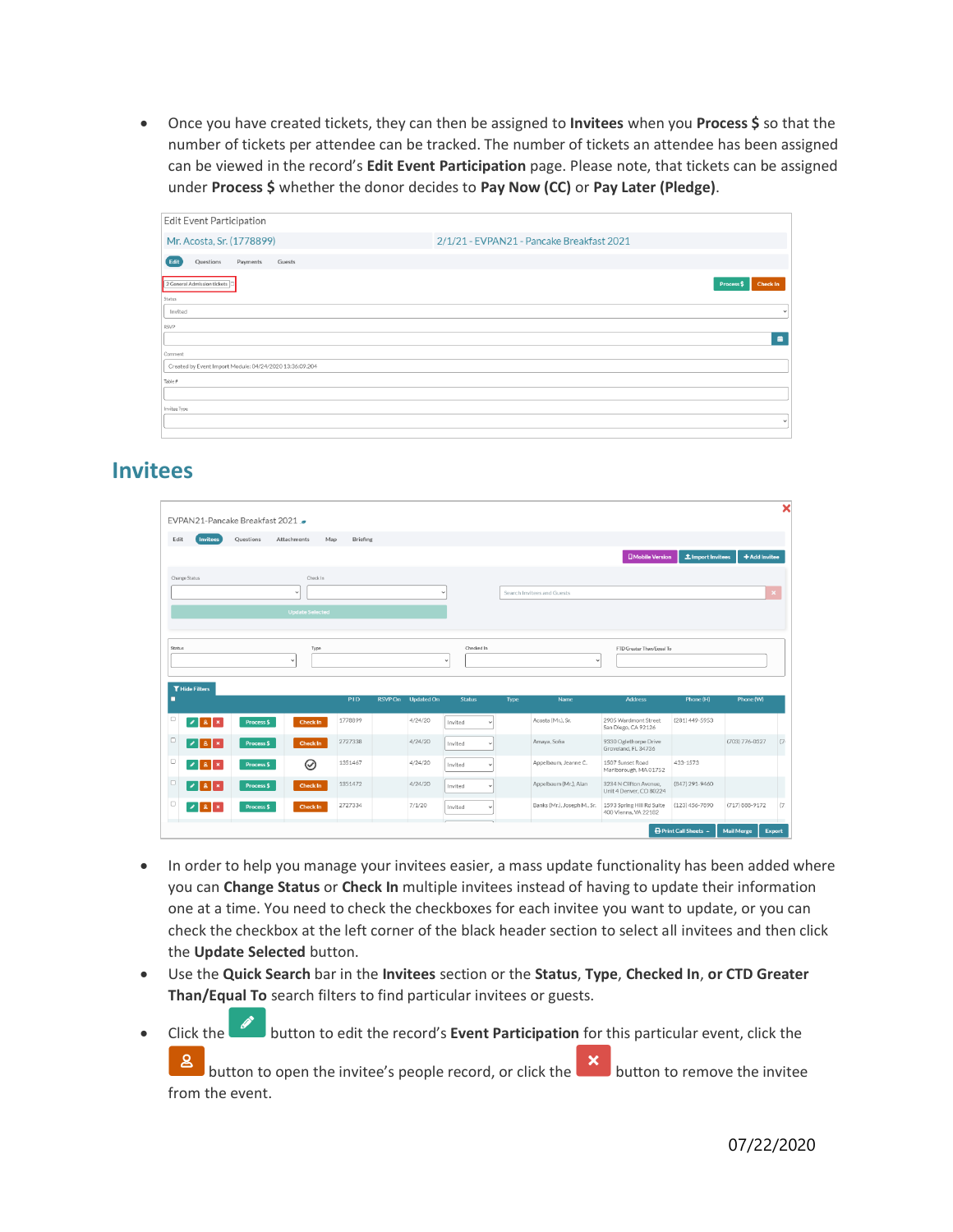**• Click the Process \$** button to process a credit card for the invitee now or create a pledge for the invitee for this event. For more information about the **Process \$** feature in **Events**, please see

below. Click the **Check In** button to mark the invitee as checked in to the event.

• To quickly update an invitee's **Status**, open the drop-down menu and select the new status from the available options. Once selected, that invitee's status will automatically be updated.

| Status      |  |
|-------------|--|
| Invited     |  |
| Invited     |  |
| Confirmed   |  |
| Attended    |  |
| Participant |  |

To learn more about the Events' Mobile Version, see the **Julep – Events Mobile Version** guide on our HelpDesk.

## **Process \$**

- When you click the **Process \$** button, you can view summary details for the invitee, contact information, the **Ticketing** options, and the option for the invitee to **Pay Now (CC)** or **Pay Later (Pledge)**.
- Under the summary details for the invitee, you will be able to see if the invitee has any tickets already assigned to them for this event.
- When you use the **Ticketing** feature, it will automatically calculate the **Amount** according to the number of tickets you choose to purchase, but you can manually change that amount if the invitee chooses to donate on top of their ticket purchases. Please note, that tickets can be assigned under **Process \$** whether the donor decides to **Pay Now (CC)** or **Pay Later (Pledge)**.
- Once you've completed the fields in the **Pay Now (CC)** section and checked the **Disclaimer** checkbox, click the **Enter Payment** button to enter the credit card information and process the payment.

|                         |                          | PID: 2727334<br>CEO at Joseph Banks LLC<br>Donated: \$0<br>Pledged: \$0<br>FTD: \$50,000 |      | 9 1593 Spring Hill Rd Suite 400 Vienna, VA 22182<br><b>省</b> 123,456,7890<br>圆 717.888.9172<br><b>AD</b> |            |       |  |
|-------------------------|--------------------------|------------------------------------------------------------------------------------------|------|----------------------------------------------------------------------------------------------------------|------------|-------|--|
|                         |                          |                                                                                          |      |                                                                                                          |            |       |  |
| Ticketing <sup>[]</sup> | <b>General Admission</b> |                                                                                          | \$10 |                                                                                                          | <b>VIP</b> | \$100 |  |

• If the invitee chooses to pledge instead, select **Pay Later (Pledge)**, complete the pledge fields and click the **Save**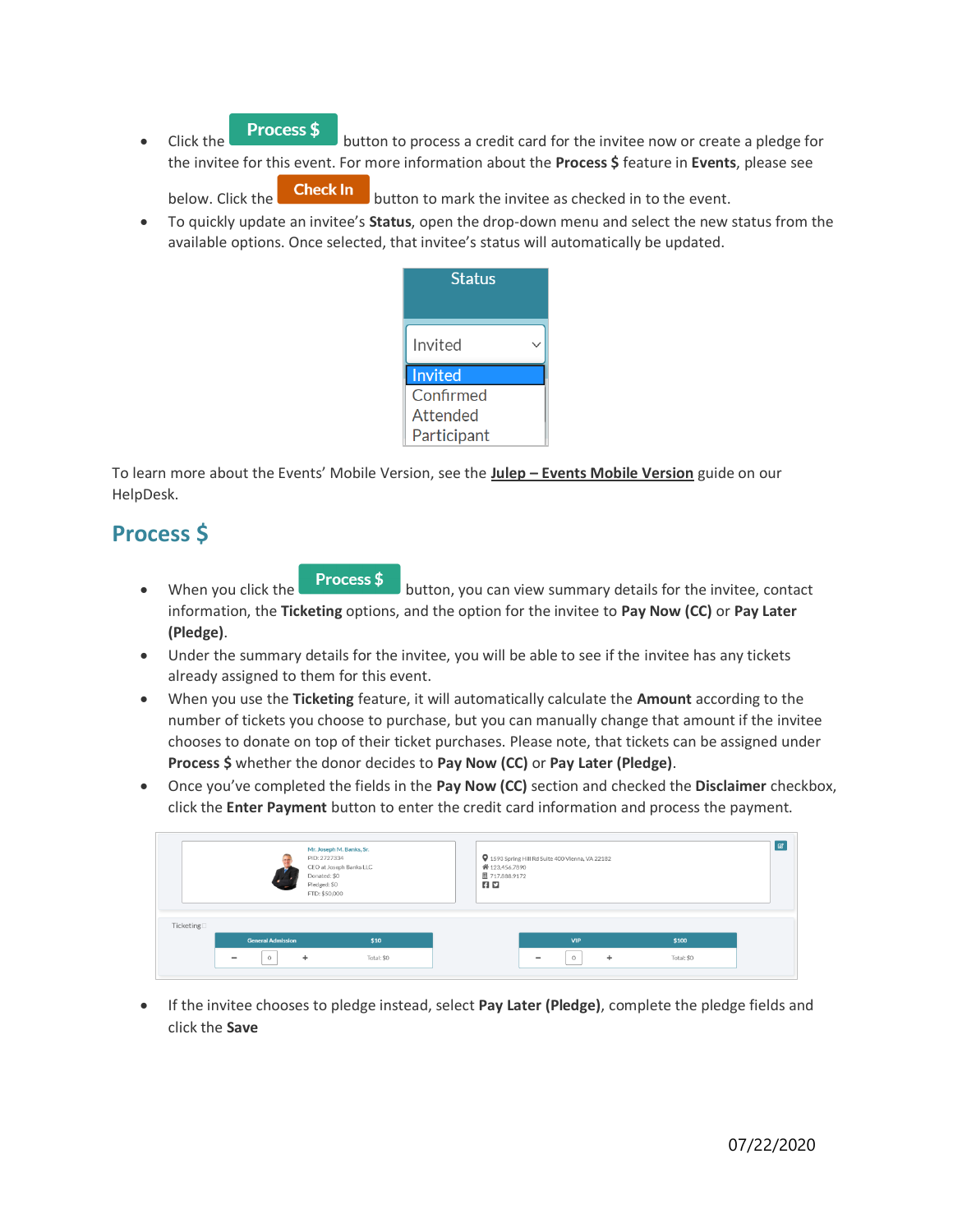| $\equiv$<br>Pay Now (CC)                            | <b>ISI</b><br>Pay Later (Pledge) |                 |
|-----------------------------------------------------|----------------------------------|-----------------|
|                                                     | Received In-House                | Gift Officer    |
| Membership<br>Pledge Amount<br>\$<br>$\overline{0}$ | Date<br>藟<br>$\checkmark$        | Track#          |
| Pledge Date<br>Comment<br>盖<br>07/02/2020           | Amount<br>- 5                    | Amount<br>×     |
| Expect Date<br>盖                                    |                                  | +Add Fundraiser |
| Fund Code<br>EDU - Education Fund<br>$\check{~}$    |                                  | Balance 0       |
| Source Code                                         |                                  |                 |

# **Radius Search**



- Within the **Map** tab, on the bottom right side of the map, is a **Radius Search** feature that allows you to search for **People Records** within up to 50 miles from the Event's location. You can filter by CTD Amount, Highest Gift Amount, Last Gift Amount, Last Gift Date, and/or Invite Type.
- The results of your search will populate the map. Once complete, you can then either export your results to an Excel by clicking  $\begin{array}{|c|c|c|c|c|}\n\hline\n\end{array}$  or invite these records to your event by clicking  $\begin{array}{|c|c|c|c|}\n\hline\n\end{array}$

# **Briefing**

• An **Event Briefing** can be created directly in Julep and printed when needed. A link to this briefing

忆 can be created by clicking the button, to open the briefing in a new window.

- The **Event Briefing** includes the event's main details, **Contacts**, a **Timeline**, **Content** along with an image, and an **Invitees List**.
- $\mathbb{Z}$ • To make edit to the **Event** Briefing, click the **button**.